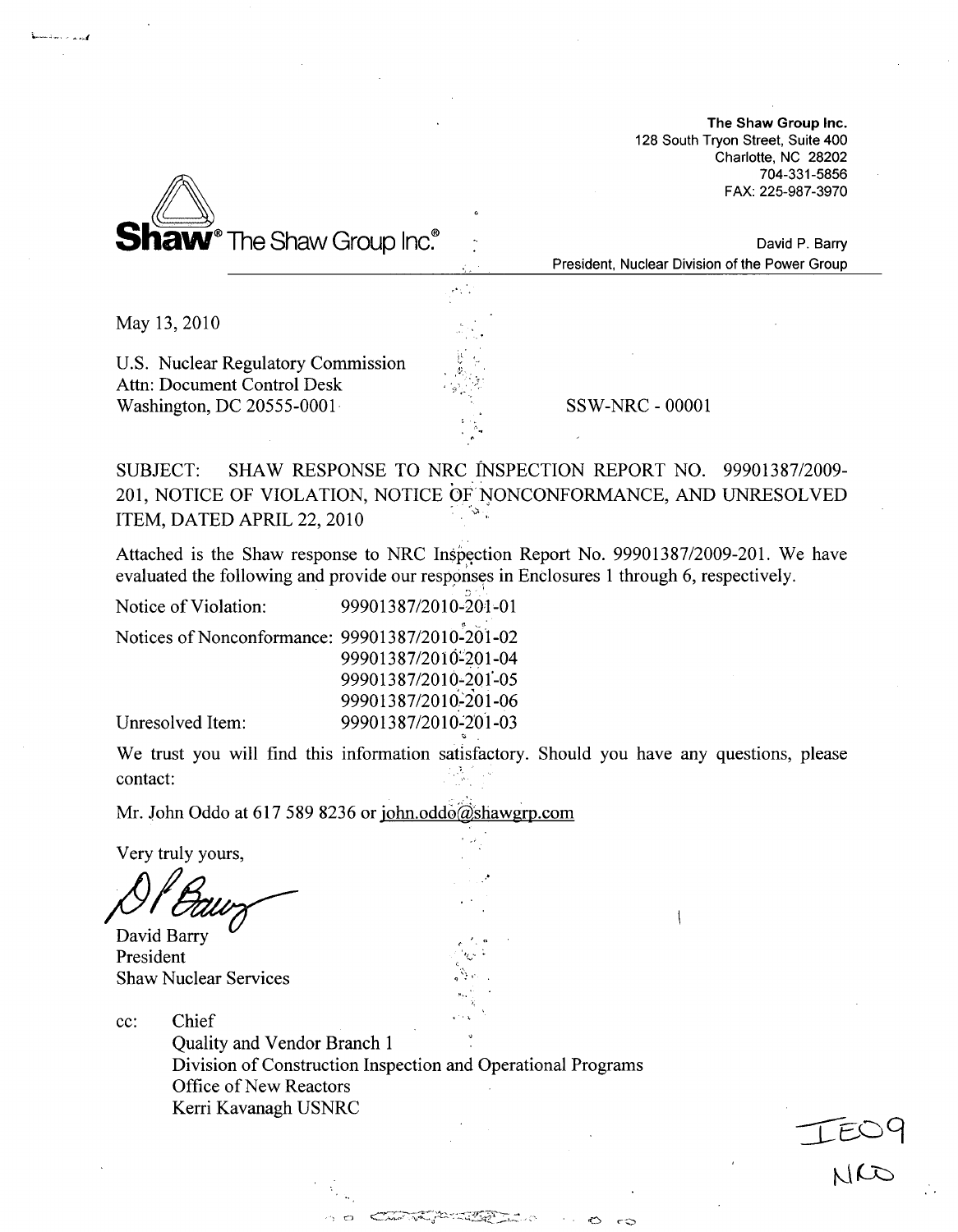## **ENCLOSURE ONE**

## REPLY TO **NOTICE** OF **VIOLATION 99901387/2010-201-01**

## **NOTICE** OF **VIOLATION**

During a U.S. Nuclear Regulatory Commission (NRC) inspection conducted at the Shaw Nuclear Services (Shaw), facility in Charlotte, North Carolina on March 1 - 5, 2010, a violation of NRC requirements was identified. In accordance with the NRC Enforcement Policy, the violation is listed below:

Title 10, Section 21.21, "Notification of Failure to Comply or Existence of a Defect and Its Evaluation," of the *Code of Federal Regulations* (CFR), paragraph 21.21 (a), requires, in part, that each individual, corporation, partnership, or other entity subject to 10 CFR Part 21 shall adopt appropriate procedures to evaluate deviations and failures to comply associated with substantial safety hazards as soon as practicable.

Paragraph  $21.21(a)(1)$  requires that deviations and failures to comply be evaluated within 60 days of discovery in order to identify a reportable defect or failure to comply that could create a substantial safety hazard were it to remain uncorrected.

Contrary to the above, as of March 5, 2010, Shaw's implementing procedure Quality Standard (QS) 16.3, "Identifying and Reporting Defects and Failures to Comply Under 10CFR21," did not provide procedural guidance for evaluating deviations and failures to comply associated with substantial safety hazards within 60 days of discovery. Specifically, the NRC inspection team determined that procedure QS 16.3 allowed for an evaluation outside of the 60-day evaluation period required by 10 CFR 21.21(a)(1), and included definitions that differed from those provided in 10 CFR 21.3, "Definitions," and altered the intended meaning of the terms.

This issue has been identified as Violation 99901387/2010-201-01.

#### 1. REASON FOR THE **VIOLATION**

This violation identifies two issues:

#### A. IDENTIFICATION PHASE OUTSIDE THE 60 DAY PERIOD

NRC states in Enclosure 3, under "Report Details", Page 5, Section b.2, "10 CFR Part 21 Procedure", 1st paragraph in the section, that the wording of Quality Standard (QS) 16.3 for the "identification phase" includes "how it may relate to a substantial safety hazard" and therefore NRC "considers this activity to be a part of the 60-day evaluation period"

The wording "how it may relate to a substantial safety hazard" was included in QS 16.3 for the Identification Phase to allow the Initiator to include any information known to him/her or that had been identified, regarding a link to a Substantial Safety Hazard, that would be useful to the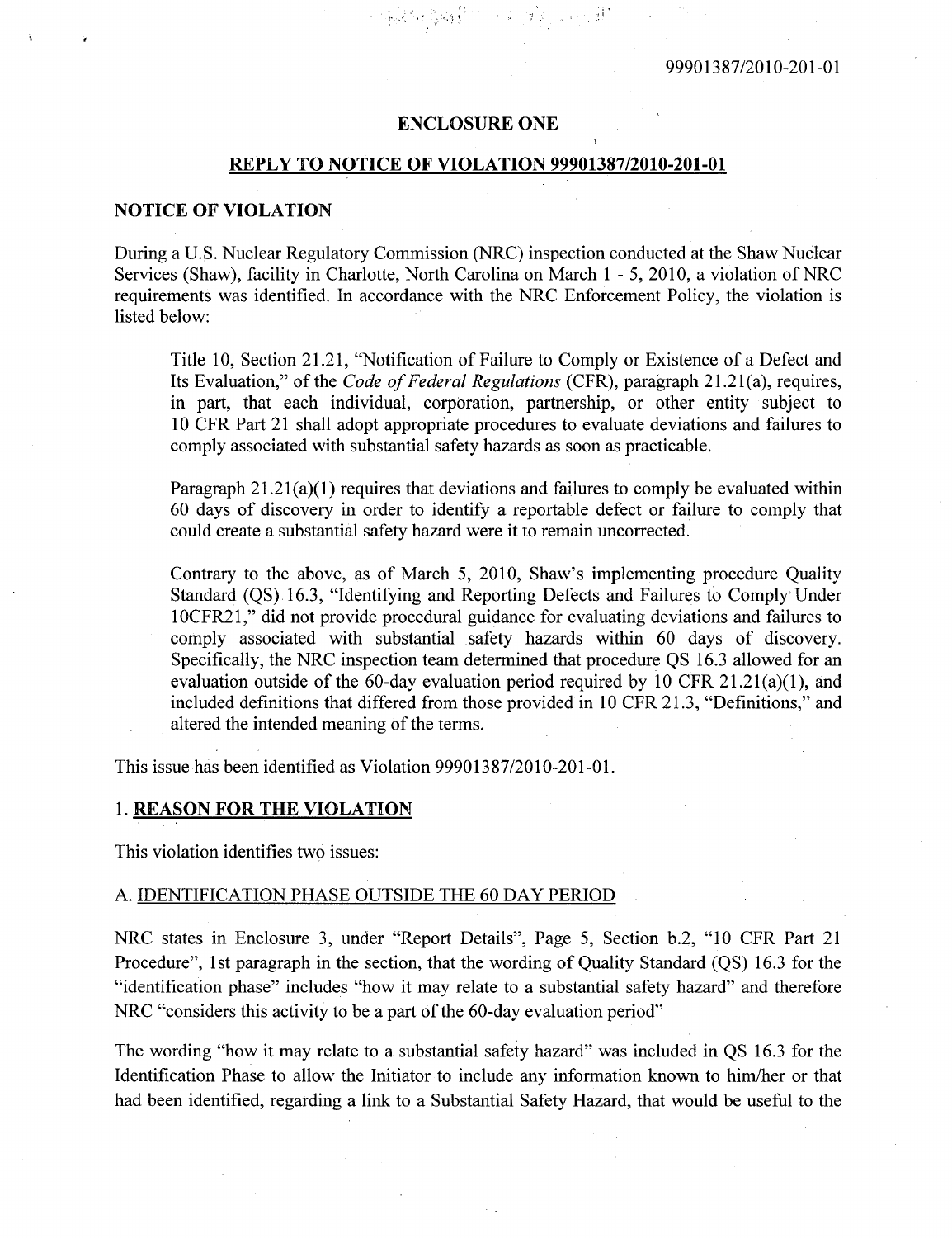Initial Reviewer. The Identification Phase did not include a review or other evaluation of the condition, only that the condition was identified. It did not establish a requirement to provide information not initially known to be linked to a Substantial Safety Hazard.

المتوارثة الوعا

1. 气动病

## B. **DEFINITIONS** THAT DIFFERED FROM **10** CFR **21.3**

NRC states in Enclosure **3,** under "Report Details", Page **6,** Section **b.2, "10** CFR Part 21 Procedure", 2<sup>nd</sup> paragraph on the page, that The NRC inspection team also identified that some of the definitions provided in **QS 16.3** were not consistent with the regulations. Specifically, **QS 16.3** provides definitions including, but not limited to, discovery, potential defect, and potential noncompliance. These definitions differed from those provided in **10** CFR **21.3** and altered the intended meaning of the terms.

Additional wording was added to certain definitions in **QS 16.3** to provide additional explanation to guide the performer, not to alter the intended meaning of the terms. These were believed to be enhancements to the **10** CFR **21.3** definitions, not alterations.

# 2. CORRECTIVE **STEPS** THAT **HAVE BEEN TAKEN AND RESULTS ACHIEVED**

**"** CAR **2010-04-29-558** was written to address evaluations outside the **60** day period This CAR documents the need to revise **QS-16.3** to clarify the evaluation process and ensure the evaluation to identify a reportable defect or failure to comply that could create a substantial safety hazard, is done within **60** days from the time of discovery.

The revision of **QS 16.3** removes the words "how it may relate to a Substantial Safety Hazard" to remove any perception that a review or evaluation related to a Substantial Safety Hazard is to be performed. Therefore the Identification Phase is clearly excluded from the **60** day evaluation period.

This results in removing any ambiguity from the standard, regarding the actions taken during the Discovery period and will ensure compliance with 10 CFR Part 21.

**"** CAR **2010-03-05-469** was written to address the use of non-verbatim definitions in **QS 16.3.** This CAR documents the need to revise **QS-16.3** definitions. **All** identified definitions in **QS 16.3** were subsequently revised and now conform to **10** CFR **21.3.**

This results in the definitions now consistently reflecting the **10** CFR Part 21 definitions and will eliminate any potential that the intent will be altered.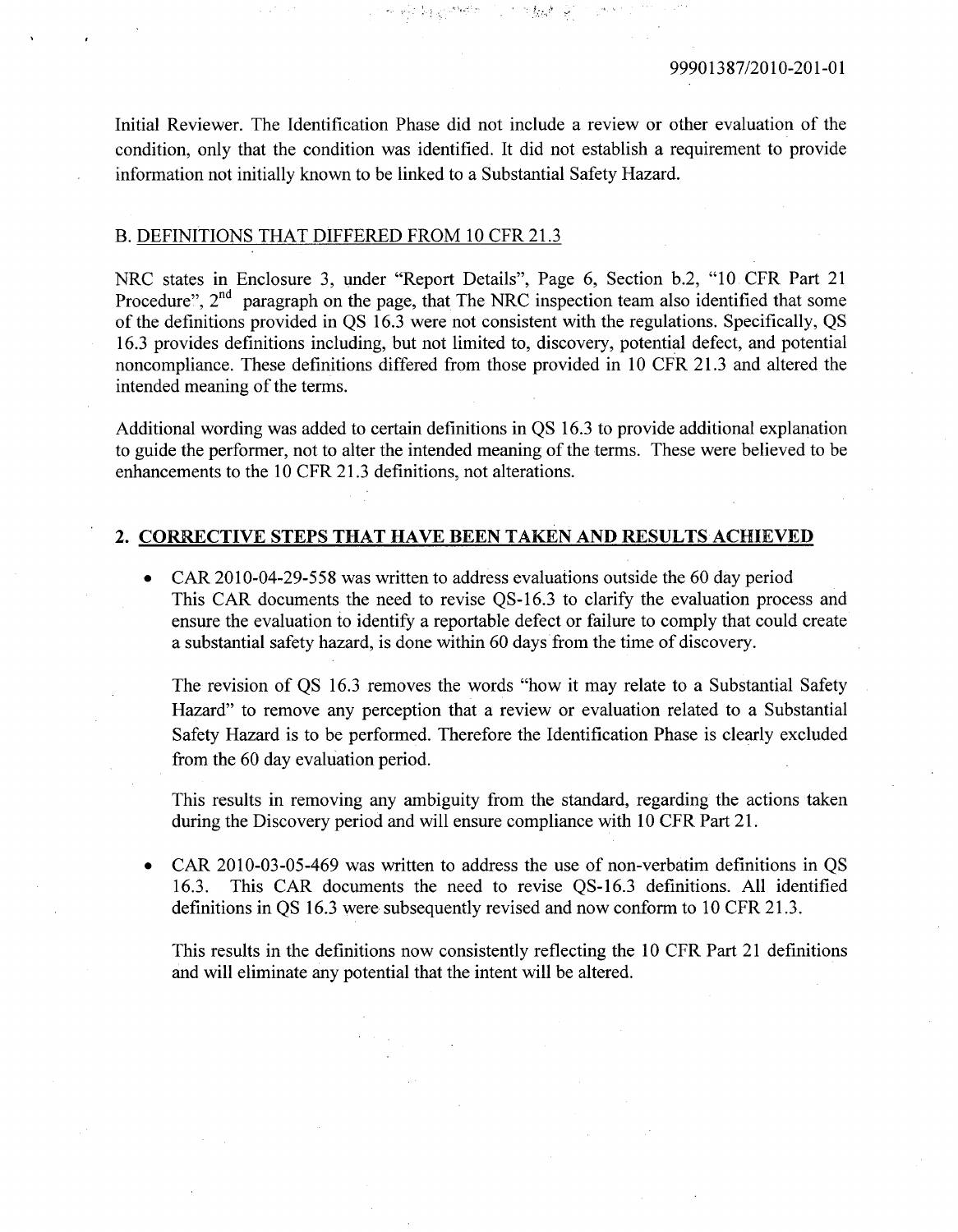# **3.** CORRECTIVE **STEPS** THAT WILL BE **TAKEN** TO **AVOID** FURTHER **VIOLATIONS**

• QS 16.3 was revised to incorporate the Corrective Actions identified in both CARs.

## 4. **DATE** WHEN FULL COMPLIANCE WILL BE ACHIEVED

• QS 16.3 was revised on  $05/11/10$ .

# ACKNOWLEDGMENT OF NRC DISCOVERY PHASE STATEMENTS

Shaw acknowledges the NRC statements about the QS 16.3 Initial Review Phase time period in Enclosure 3, under "Report Details", Page, Section b.2, "10 CFR Part 21 Procedure", Page 6 first paragraph and agrees with the NRC assessment of the need to clarify this area of 10 CFR 21.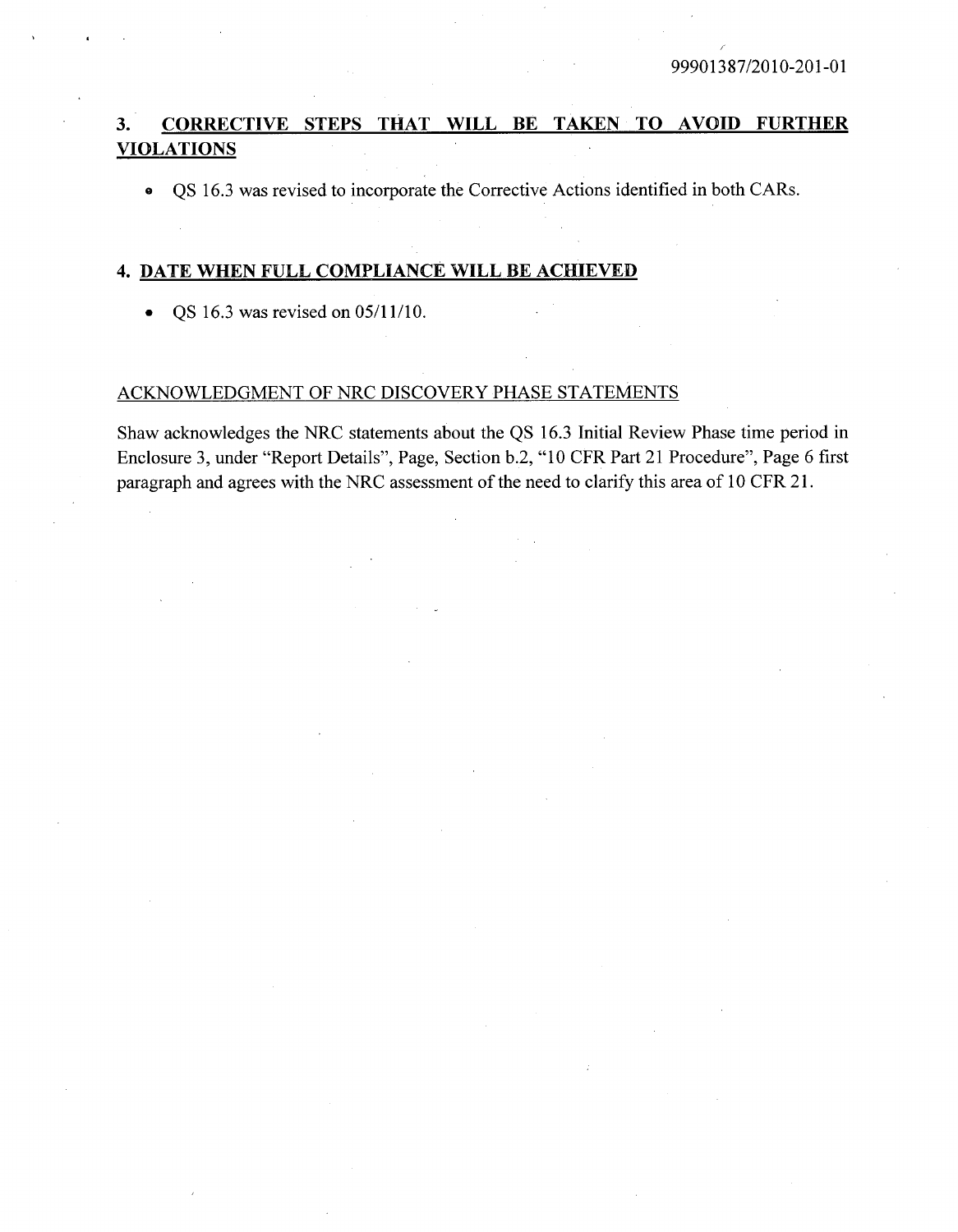#### ENCLOSURE TWO

## REPLY TO NOTICE OF NONCONFORMANCE 99901387/2010-201-02

### NOTICE OF NONCONFORMANCE

Based on the results of a U.S. Nuclear Regulatory Commission (NRC) inspection conducted at the Shaw Nuclear Services (Shaw), facility in Charlotte, North Carolina on March 1 - 5, 2010, certain activities were not conducted in accordance with NRC requirements which were contractually imposed on Shaw by NRC licensees:

A. Criterion III, "Design Control," of Appendix B, "Quality Assurance Criteria for Nuclear Power Plants and Fuel Reprocessing Plants," to Title 10 of the *Code of Federal Regulations* (10 CFR Part 50), "Domestic Licensing of Production and Utilization Facilities," states, in part, that measures shall be established to assure that applicable regulatory requirements and the design basis are correctly translated into specifications, drawings, procedures, and instructions. These measures shall include provisions to assure that appropriate quality standards are specified and included in appropriate design documents.

Criterion III also states, in part, that design changes shall be subject to design control measures commensurate with those applied to the original design and be approved by the original design organization.

"Standard Nuclear Quality Assurance Program," SWSQAP 1-74A, Revision B, Section 3, "Engineering and Design Control," states, in part, that design activities, documents, and interfaces shall be controlled to assure that applicable inputs such as design bases, regulatory requirements, codes, and standards are correctly translated to the final design. Changes to design documents shall be approved by the same individuals or groups that are responsible for approval of the documents.

Contrary to the above, Shaw did not utilize the design change process to obtain prior Westinghouse approval for the use of the different revisions of the industry standards and the regulatory guide in Design Specification APP-CC01-ZO-026, "Safety-Related Mixing and Delivering Concrete," Revision 2, Design Specification APP-CCO1-ZO-027, "Safety-Related Concrete Testing Services," Revision 1, and Calculation APP-G1-EWC-002, "Calculation, Development of Power Cable Ampacities," Revision 1. In addition, Shaw did not specify the correct revisions or editions of industry standards and a regulatory guide in the design documents above.

This issue is identified as Nonconformance 99901387/2010-201-02.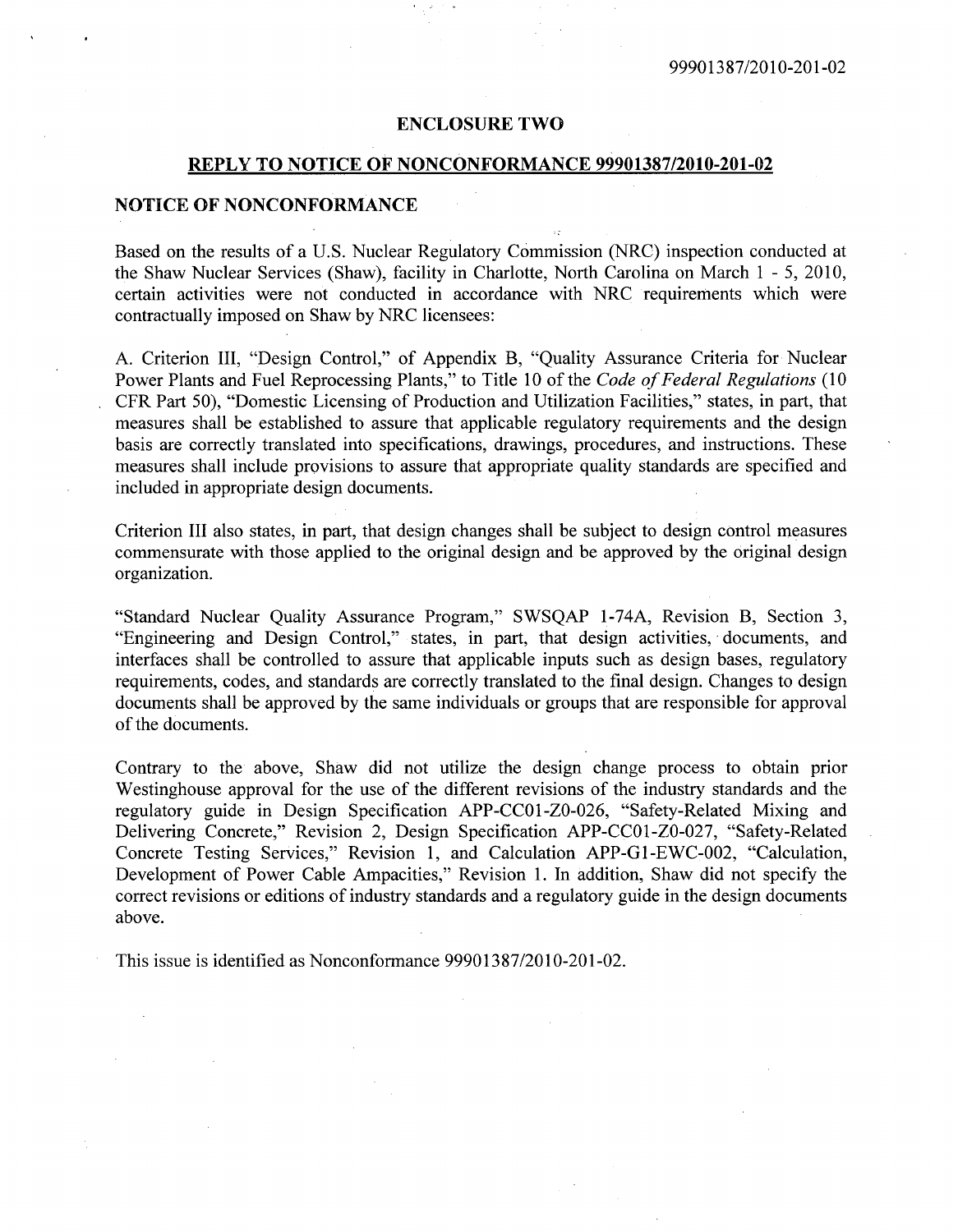## **1. REASON** FOR THE **NONCOMPLIANCE**

The design change process was not used to obtain prior approval. The current version of the Industry Standards and RG **1.29** were referenced without taking into account that they may be different than those required **by** the AP **1000** program.

#### 2. CORRECTIVE **STEPS** THAT **HAVE BEEN TAKEN AND RESULTS ACHIEVED**

CAR 2010-03-04-464 was written to investigate and document the resolution of the different revisions of Industry Standards.

CAR **2010-03-05-471** was written to investigate document the resolution of the different revisions of RG **1.29.**

The project issued immediate notification to the engineering staff of the events to reinforce adherence to the procedural requirements

**A** Design Change Proposal has been initiated to address the conditions identified in CAR 2010-03-04-464

#### **3.** CORRECTIVE **STEPS** THAT WILL BE **TAKEN** TO **AVOID NONCOMPLIANCE**

The specifications referenced in CAR 2010-03-04-464 and CAR **2010-03-05-471** were removed from use.

As part of our Corrective Action Process, a sample of other documents will be reviewed to determine if a similar condition exists and any others will be addressed.

## 4. **DATE WHEN** CORRECTIVE **ACTIONS** WILL BE COMPLETED

The Specifications were removed from use on  $5/11/10$ .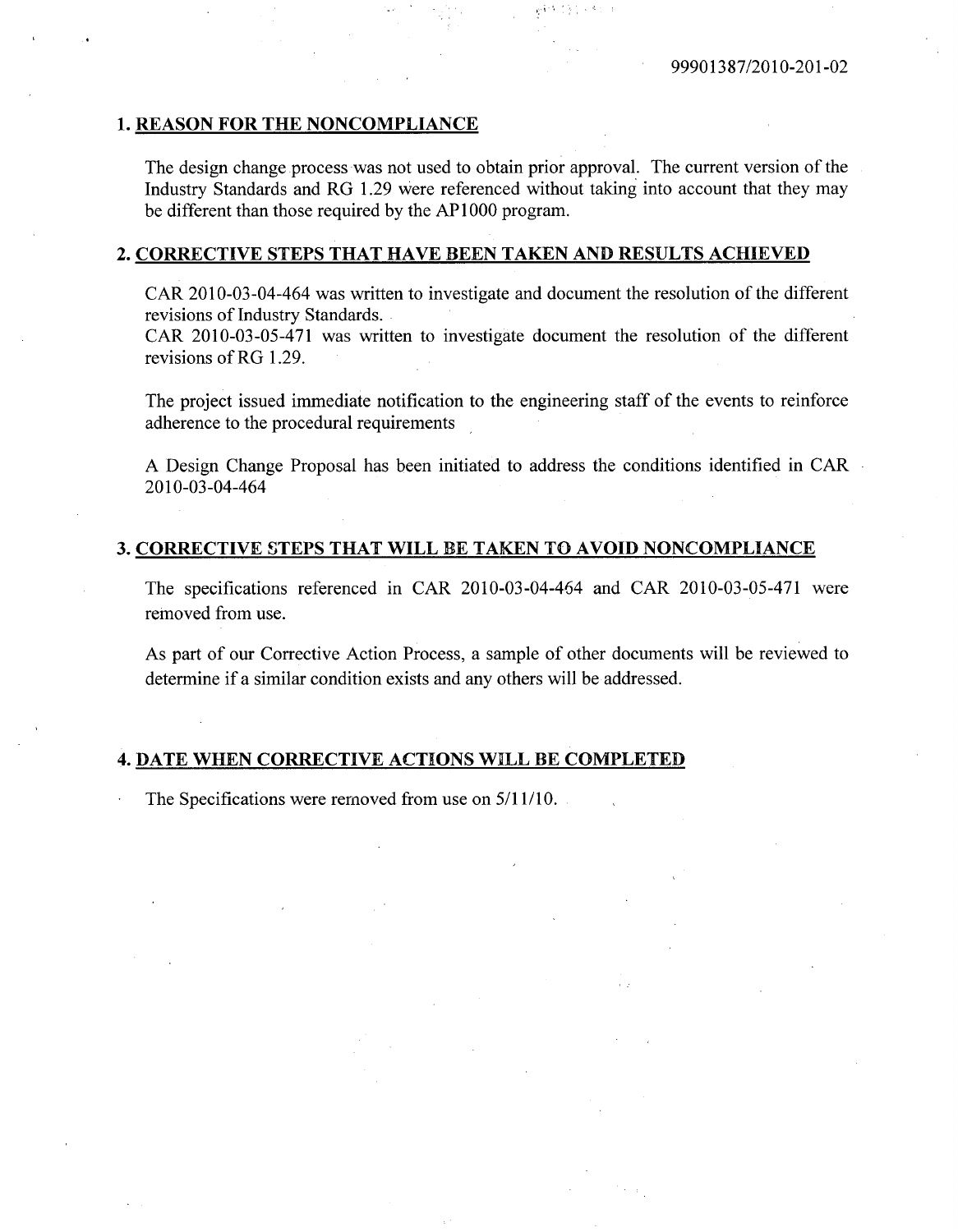#### **ENCLOSURE** THREE

a pijaagse en

#### REPLY TO **NOTICE** OF **NONCONFORMANCE 99901387/2010-201-04**

## **NOTICE** OF **NONCONFORMANCE**

B. Criterion VII, "Control of Purchased Material, Equipment, and Services," of Appendix B to 10 CFR Part 50 states, in part, that measures shall be established to assure that purchased material, equipment, and services conform to the procurement documents. These measures shall include provisions, as appropriate, for source evaluation and selection, objective evidence of quality furnished by the contractor or subcontractor, inspection at the contractor or subcontractor source, and examination of products upon delivery.

SWSQAP 1-74A, Section 7, "Control of Purchased Material, Equipment, and Services," states, in part, that controls to ensure that purchased material, equipment, and services conform to procurement documents and shall include supplier evaluation and selection including quality evaluations and ratings, periodic source assessments and inspections, audits, and site receiving inspections as applicable.

Contrary to the above, Shaw placed a safety-related purchase order for calibration services of measuring and test equipment without performing a supplier qualification audit.

This issue is identified as Nonconformance 99901387/2010-201-04.

## 1. REASON FOR THE NONCOMPLIANCE

The reasons for the noncompliance are as follows:

- A. The scope of work for offsite M&TE calibrations was included as part of Purchase Order No. 546009 which incorrectly required the vendor to have a QA Program meeting the requirements of 10 CFR 50, Appendix B/ASME NQA-1-1994, w/1995 Addendum, as well as requiring a program in place for compliance with the reportability requirements of Part 21 to Title 10 of the Code of Federal Regulations (10 CFR 21).
- B. Metrology Standard 1.9 "Procurement of M&TE and Calibration Services" did not address procurement of commercial calibration services from commercially accredited labs who are qualified based solely on their accreditation by the National Voluntary Accreditation Program (NVLAP), the American Association for Laboratory Accreditation (A2LA), or another accrediting body recognized by NVLAP through the International laboratory Accreditation Cooperation (ILAC) Mutual Recognition Arrangement (MRA).
- C. Metrology Standard 1.5 "Preparation of Calibration Checklists and M&TE History Cards" did not address the requirements, which Shaw Nuclear must verify, to ensure that the requirements of paragraph 1.3.5 of Section 7 to SWSQAP 1-74A, Revision B are satisfied prior to use of M&TE in safety related activities that have been calibrated by commercially accredited labs.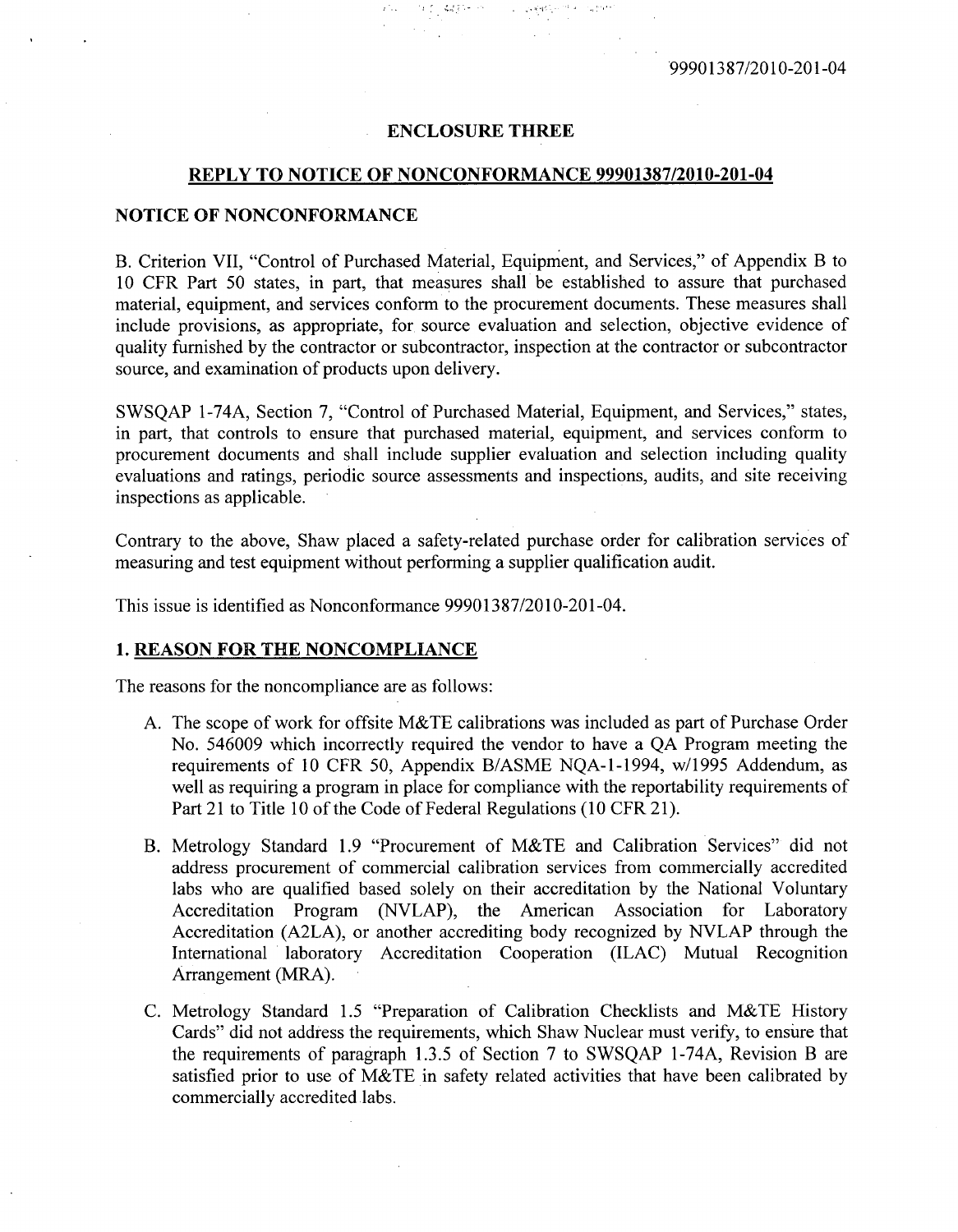## 2. CORRECTIVE **STEPS** THAT **HAVE BEEN TAKEN AND RESULTS** ACHIEVED

Corrective Action Report (CAR) No. 2010-03-04-465 was initiated to address the Nonconformance. Additionally, the Vogtle Site QC Manager was immediately notified of the Nonconformance and has restricted the use of any calibrated M&TE to non-safety related use. Further, the Nuclear QA Manager and QA Audit Program Manager were directly engaged with the NRC Inspection Team during the Inspection and have taken measures to revise the Shaw Nuclear Quality Rating List (QRL) to indicate that, for any calibration labs on the QRL who are qualified based solely on their NVLAP/A2LA accreditation, the labs are approved only for nonsafety related services. The QRL was revised accordingly on 3/11/10.

 $\mathcal{L} \subset \mathcal{L}$ 

## 3. CORRECTIVE STEPS THAT **WILL** BE TAKEN TO **AVOID** NONCOMPLIANCE

- A. Vogtle Site Purchase Order No. 546009 will be revised to identify the services provided by the vendor as commercial calibration services; to remove the requirements that the vendor have a QA Program meeting the requirements of 1OCFR50, Appendix B/ASME NQA-1-1994; to remove the requirement for a program for compliance with the reportability requirements of Part 21 to Title 10 of the Code of Federal Regulations (1OCFR2 1); and to remove the note that this procurement is QA category I.
- B. Metrology Standard 1.9 will be revised to address procurement of commercial calibration services from commercially accredited labs that are qualified based solely on their accreditation by NVLAP, A2LA, or another accrediting body recognized by NVLAP through the International laboratory Accreditation Cooperation (ILAC) Mutual Recognition Arrangement (MRA).
- C. Metrology Standard 1.5 will be revised to identify the requirements, which Shaw Nuclear must verify, to ensure that the requirements of paragraph 1.3.5 of Section 7 to SWSQAP 1-74A, Revision B are satisfied prior to use of M&TE in safety related activities that have been calibrated by commercially accredited labs.

### 4. **DATE WHEN FULL** CORRECTIVE ACTIONS WILL BE COMPLETED

- A. Revision to Vogtle Site Purchase Order No. 546009 was completed 5/12/10.
- B. Metrology Standard 1.9 was revised on 5/11/10.
- C. Metrology Standard 1.5 was revised on 5/11/10.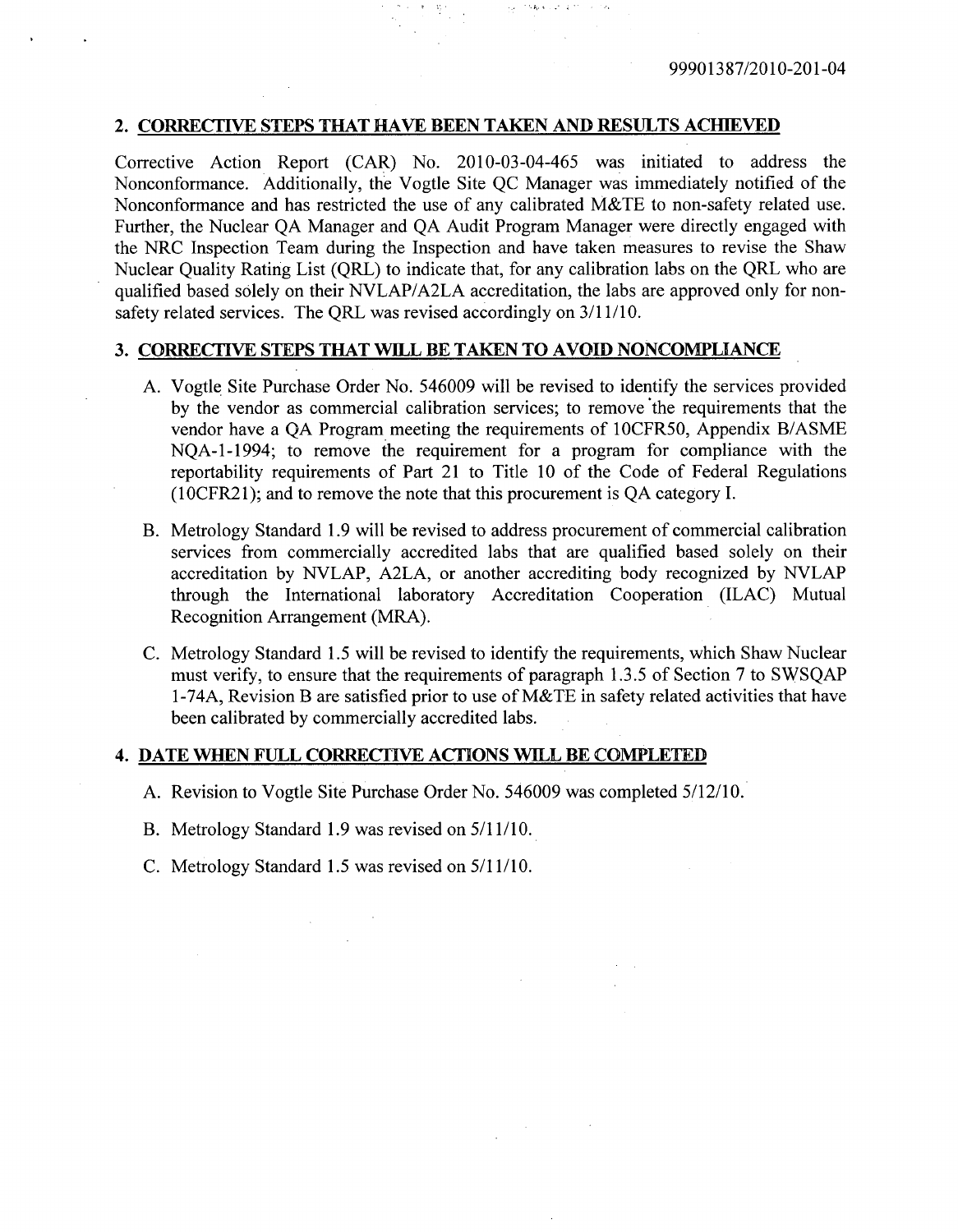## **ENCLOSURE** FOUR

#### REPLY TO **NOTICE** OF **NONCONFORMANCE 99901387/2010-201-05**

## **NOTICE** OF **NONCONFORMANCE**

**C.** Criterion VII, "Control of Purchased Material, Equipment, and Services," of Appendix B to **10** CFR Part **50** states, in part, that measures shall be established to assure that purchased material, equipment, and services conform to the procurement documents. These measures shall include provisions, as appropriate, for source evaluation and selection, objective evidence of quality furnished **by** the contractor or subcontractor, inspection at the contractor or subcontractor source, and examination of products upon delivery.

Criterion XVIII, "Audits," of Appendix B to **10** CFR Part **50** states that a comprehensive system of planned and periodic audits shall be carried out to verify compliance with all aspects of the quality assurance program and to determine the effectiveness of the program.

Criterion V, "Instructions, Procedures, and Drawings," of Appendix B to **10** CFR Part **50** states that activities affecting quality shall be prescribed **by** documented instructions, procedures, or drawings, of a type appropriate to the circumstances and shall be accomplished in accordance with these instructions, procedures, or drawings.

**SWSQAP** I-74A, Sections **7,** "Control of Purchased Material, Equipment, and Services," states, in part, that controls to ensure that purchased material, equipment, and services conform to procurement documents and shall include supplier evaluation and selection including quality evaluations and ratings, periodic source assessments and inspections, audits, and site receiving inspections as applicable. **SWSQAP** 1-74A, Section **18,** "Audits and Surveillances," states, in part, that an audit program shall be established to ensure that quality activities comply with **SWSQAP** 1-74A and related procedures, to determine the effectiveness of the quality assurance program. **SWSQAP** 1-74A, Section **5,** "Instructions, Procedures, and Drawings," states, in part, that quality activities shall be based on specifications, drawings, procedures, and instructions. These documents shall indicate any necessary special process controls, the applicable codes and standards, and qualitative and quantitative acceptance criteria.

Contrary to the above, the Shaw audit process for external and internal audits does not have implementing procedures governing the scheduling and processing of internal and external audits, including the tracking of audit open items to closure.

#### **DISCUSSION:**

The Notice of Nonconformance statement: "....the Shaw audit process for external and internal audits does not have implementing procedures governing the scheduling and processing of internal and external audits, including the tracking of audit open items to closure" is not entirely accurate.

Shaw has had, and continues to have in place the following Quality Assurance Directives (QADs): **QAD 7.17,** "Supplier and Contractor **QA** Program Manual Reviews and Qualification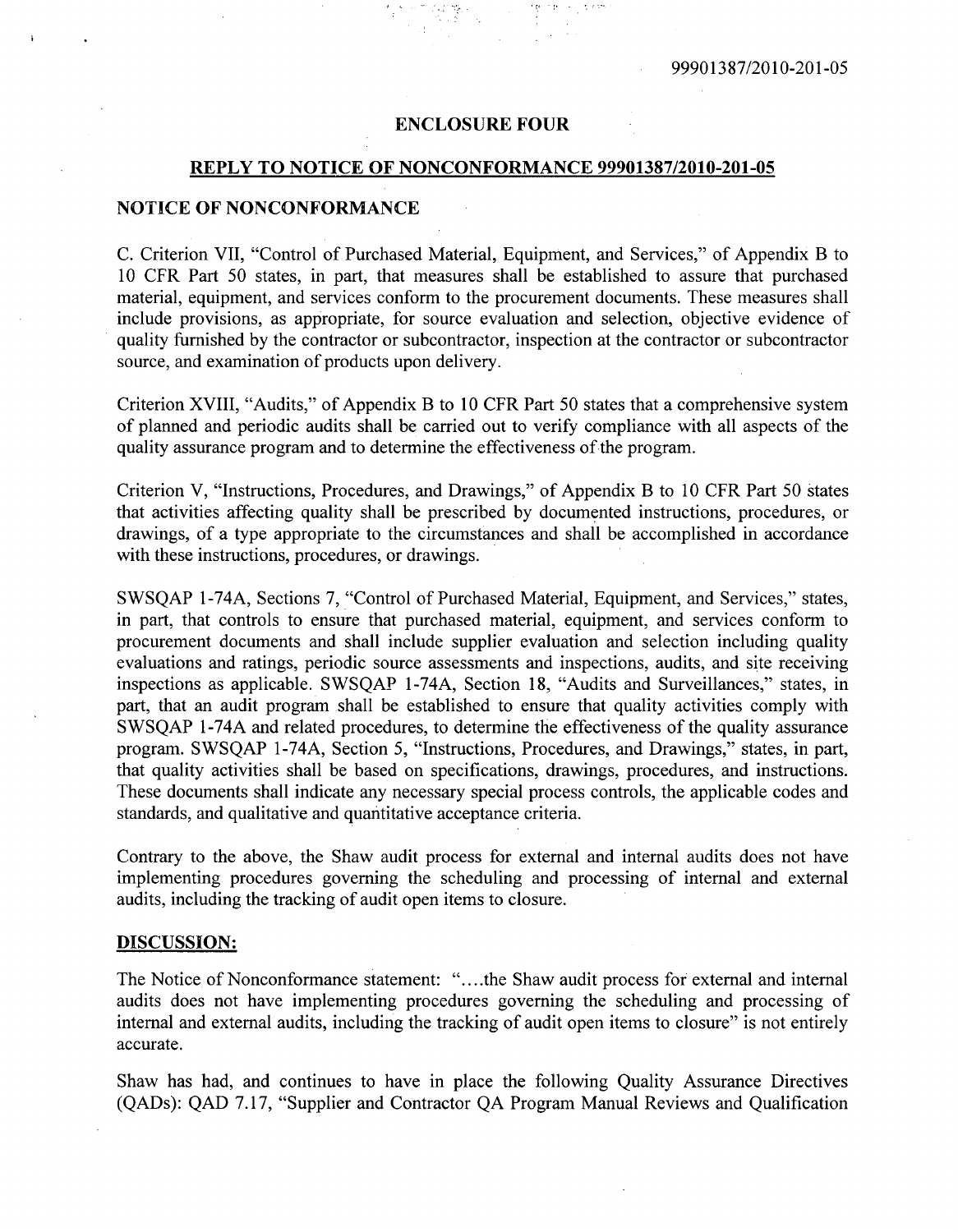Audits", QAD 18.1, "Quality Assurance Internal Audits", and QAD 18.11, "Post Award QA Audits of Sellers & Site Contractors" which govern the scheduling and processing of internal and external audits. We agree, however, that the QADs at the time of the NRC Inspection did not adequately address the tracking of audit open items to closure.

## 1. REASON FOR THE **NONCOMPLIANCE**

Our detailed review has determine that there are two separate but related conditions that need to be addressed, as follows

- A. QAD 18.1 "Quality Assurance Internal Audits" provided detailed and specific actions that must be taken if objective evidence of completion of corrective and preventive actions for internal audit findings is not received timely; however, less formal actions were specified for when responses to internal audit findings are delinquent.
- B. Our QADs did not provide requirements for tracking the status of responses to audit findings, the status of corrective and preventive actions, and audit finding closure. It is noted, however, that such a tracking system has been implemented for many years; however, it had not been proceduralized.

We have determined that the reason for the Noncompliance (Item A) is attributable to the fact that, when QAD 18.1 was revised to provide detailed and specific actions that must be taken if objective evidence of completion of corrective and preventive actions for internal audit findings is not received timely, the Audit Program Manager failed to recognize the need to apply similar criteria to overdue responses to audit findings.

We have determined that the reason for the Noncompliance (Item B) is attributable to the fact that the Audit Program Manager failed to realize that, in order to ensure consistency of application of any process, it needs to be proceduralized.

### 2. CORRECTIVE **STEPS** THAT **HAVE BEEN TAKEN AND RESULTS ACHIEVED**

Corrective Action Report (CAR) No. 2010-03-05-468 was initiated to address the Nonconformance. As a result of the CAR, Quality Assurance Directives (QADs) 7.17, 18.1 and 18.11 have been revised to:

- \* Provide detailed and specific actions that must be taken if responses to internal audit findings are delinquent (consistent with the detailed and specific actions that must be taken if objective evidence of completion of corrective and preventive actions for internal audit findings is not received timely), and
- \* Proceduralize the requirements for tracking the status of responses to audit findings, the status of corrective and preventive actions, and audit finding closure.

# **3.** CORRECTIVE **STEPS** THAT WILL BE **TAKEN** TO **AVOID NONCOMPLIANCE**

The Audit Program Manager, by virtue of having revised our procedures to address this nonconformance, is now fully aware of the attention to detail that has to be applied to the establishment of procedural requirements.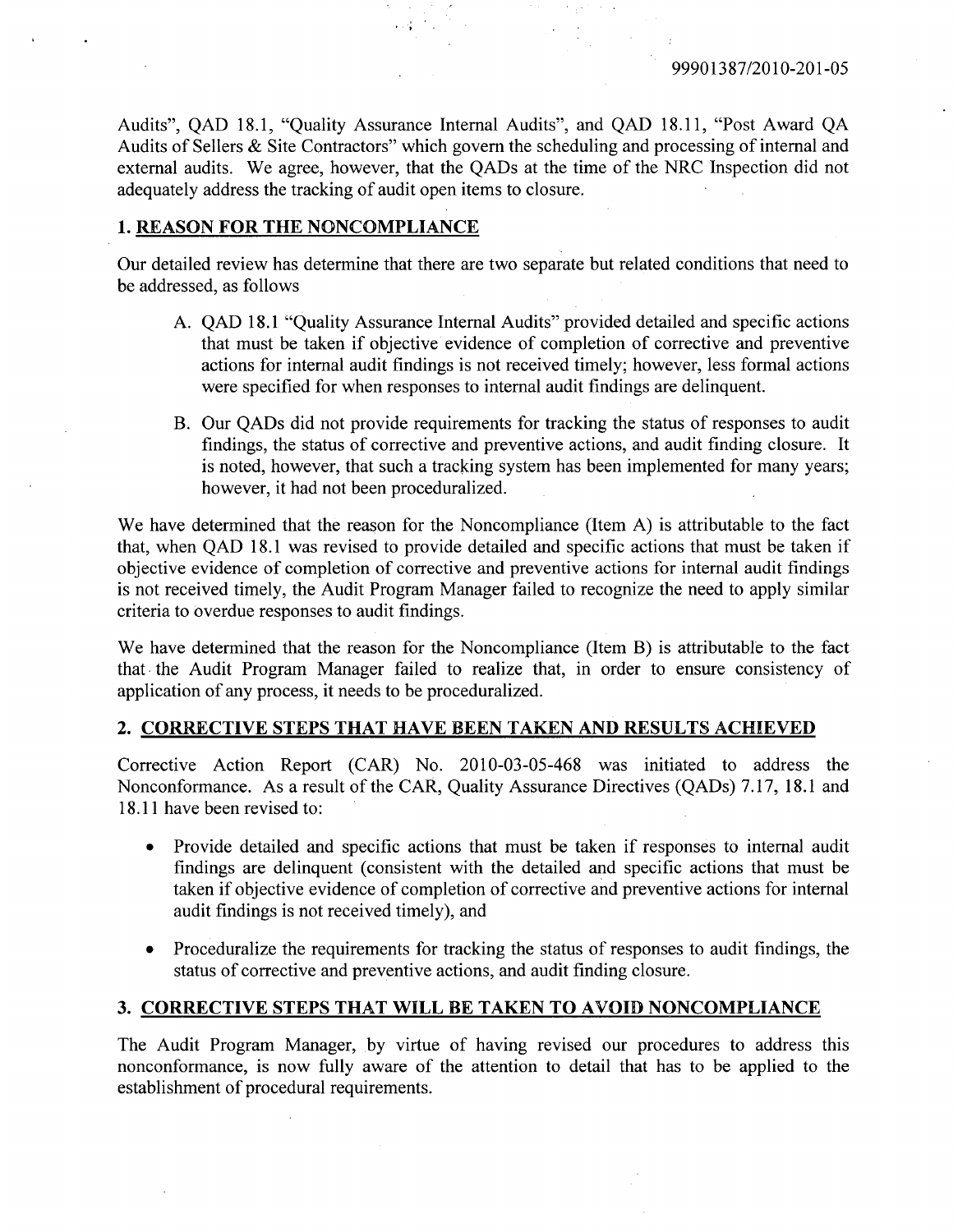# 4. **DATE WHEN FULL** CORRECTIVE **ACTION** WILL BE COMPLETED

 $\mathcal{L}^{\mathcal{L}}$ 

All required action has been completed. Revisions to the affected procedures (QADs 7.17, 18.1, and 18.11) were issued on 4/28/10.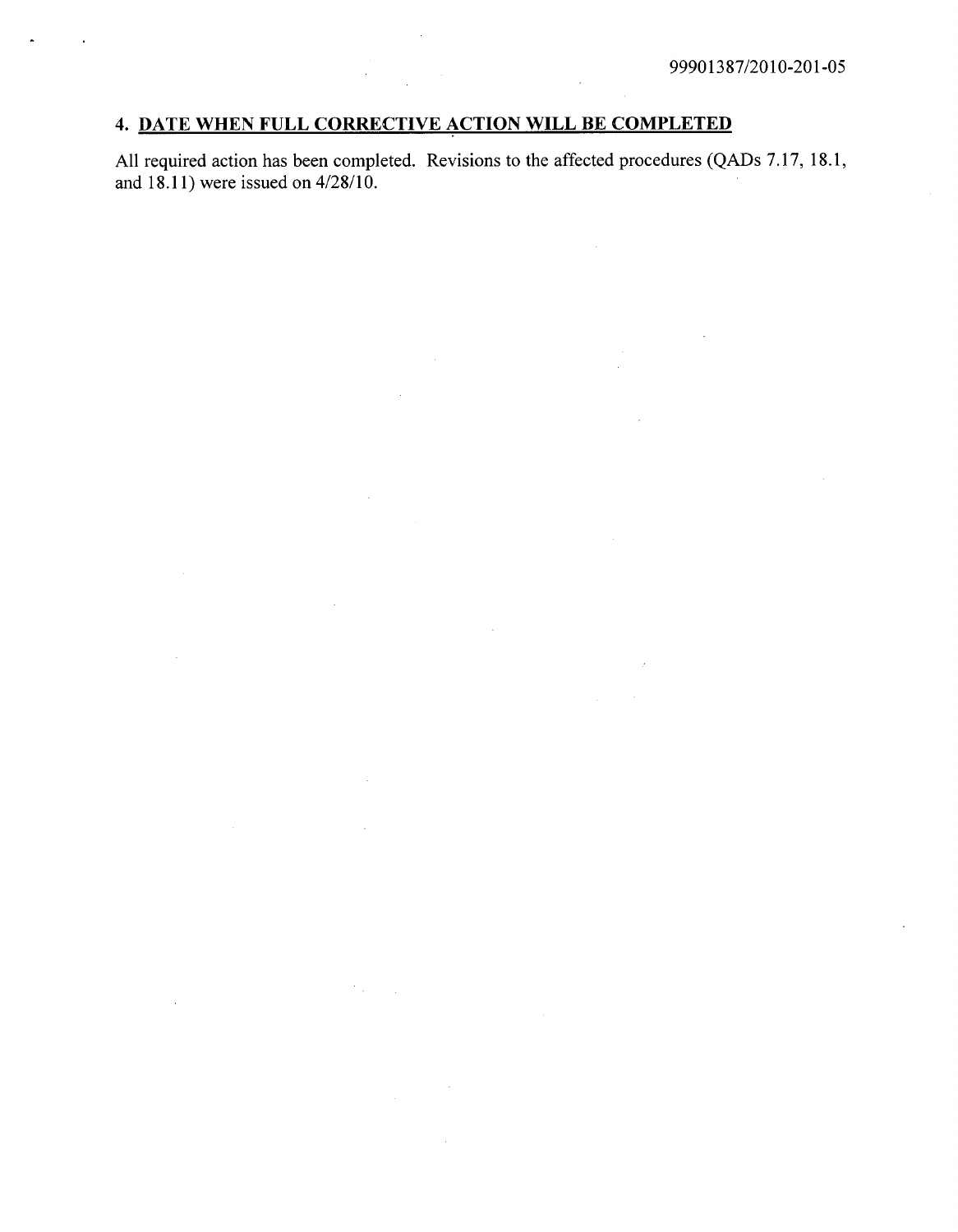#### **ENCLOSURE** FIVE

# REPLY TO **NOTICE OF NONCONFORMANCE 99901387/2010-201-06**

#### **NOTICE** OF **NONCONFORMANCE**

**D.** Criterion XVI, "Corrective Action," of Appendix B to 10 CFR Part 50 states that measures shall be established to assure that conditions adverse to quality, such as failures, malfunctions, deficiencies, deviations, defective material and equipment, and nonconformances are promptly identified and corrected. In the case of significant conditions adverse to quality, the measures shall assure that the cause of the condition is determined and corrective action taken to preclude repetition. The identification of the significant condition adverse to quality, the cause of the condition, and the corrective action taken shall be documented and reported to appropriate levels of management.

SWSQAP 1-74A, Section 16, "Corrective Action," states that the corrective action program shall provide for prompt identification, documentation, classification, and correction of the conditions. Section 16 further states, in part, that corrective action taken to correct deficient conditions discovered by inspection, test, or audits shall be verified by reinspection, retesting, subsequent audits including corrective action audits, or the review of corrective action documentation to assure that the agreed upon corrective action has been satisfactorily implemented. The area of concern shall be re-audited in a timely manner to assure that the corrective action has been accomplished.

Quality Standard (QS) 16.5, "Corrective Action System," defines roles and responsibilities, internal reviews, and timeliness requirements to address non-hardware discrepant conditions such as inconsistencies, failures to comply, omissions, or deficiencies. In addition, QS 16.5 contains detailed instructions on how to classify discrepancies as 1) a significant condition adverse to quality (SCAQ), 2) a condition adverse to quality (CAQ), 3) a non-condition adverse to quality, and 4) a negligible consequence non-condition adverse to quality and contains detailed implementing instructions on how to evaluate each class of deficiency.

Contrary to the above, Shaw's corrective action program lacks measures to ensure that 1) CAQs and SCAQs identified through the internal audit process are classified, and evaluated, consistent with QS 16.5, and 2) corrective actions for internal audit findings are received and promptly corrected. In addition, Shaw failed to implement effective corrective actions related to engineering good practices and attention to detail as identified in two different internal audits and failed to address and correct the identified CAQ in CAR 2009-03-19-85.

This issue is identified as Nonconformance 2010-201-06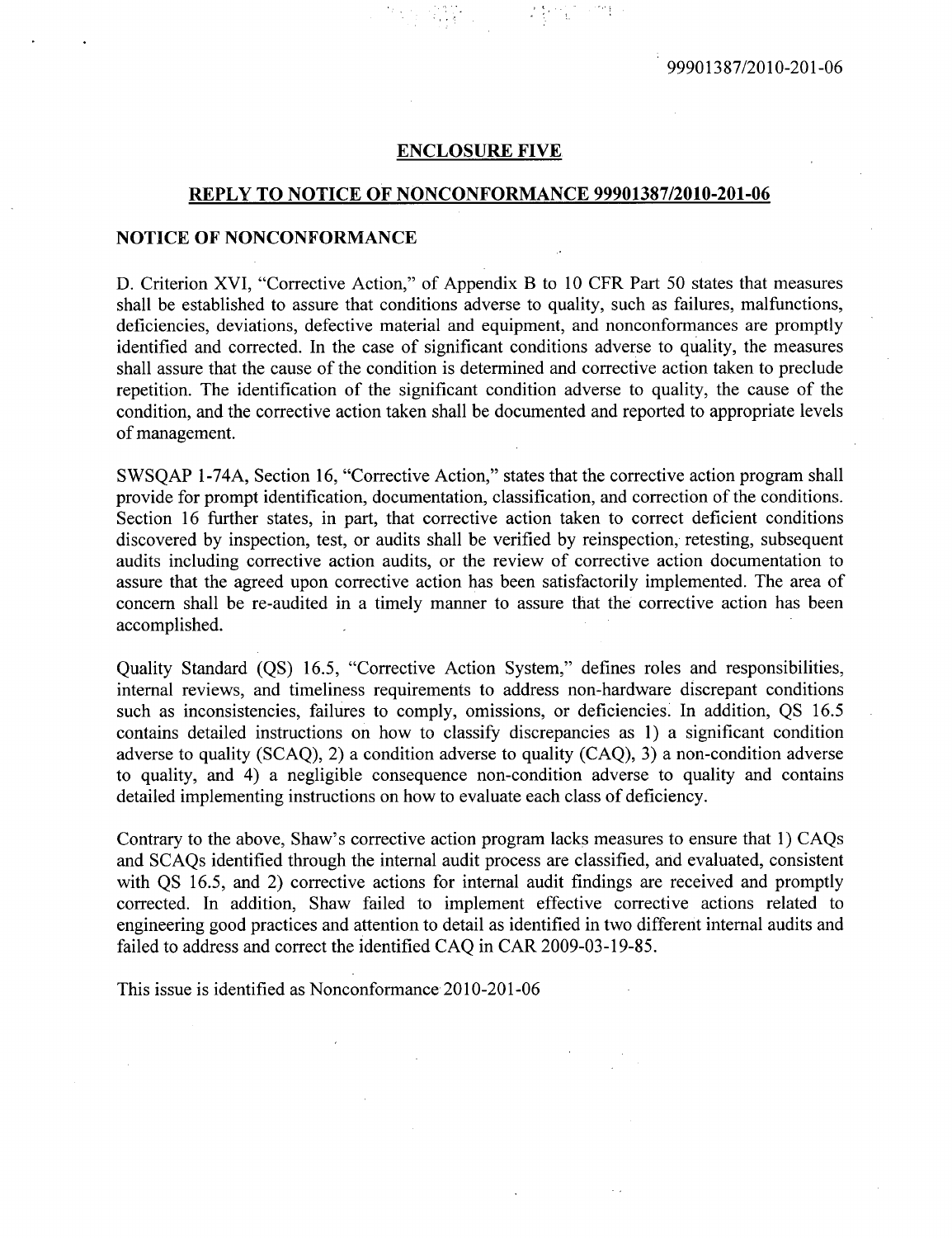## **1. REASON** FOR THE **NONCOMPLIANCE**

Our detailed review has determine that there are separate conditions that need to be addressed, as **follows**

 $\label{eq:3} \langle \gamma \cdot \infty \rangle_{\mathcal{C}^{\mathcal{C}}(x)} = \varphi_{\infty}^{\mathcal{C}}(x),$ 

- **A.** With respect to Shaw's corrective action program lacking measures to ensure that CAQs and SCAQs identified through the internal audit process are classified, and evaluated, consistent with **QS 16.5,** Shaw Quality Assurance historically took a narrow view in developing its procedure to address internal audits and failed to recognize that Criterion XVIII, "Audits," of Appendix B to **10** CFR **Part 50** does not stand alone; rather, it must be linked to Criterion XVI, "Corrective Action".
- B. With respect to Shaw's failure to implement timely and effective corrective actions related to attention to detail as identified in two different internal audits, the two audits were Audit Nos. **CT-07-02** and 2009-04. Both were audits of Domestic AP **1000** Projects.

Personnel assigned to provide responses and corrective actions for several of the findings associated with Audit No. CT-07-02 were new to the process. We believe that this was a contributing factor to the lack of timely responses and corrective actions. We also have determined that Quality Assurance Department follow-up with respect to timeliness of response submittals and implementation of corrective actions was not as rigorous as it should have been due to a less than desirable level of attention on the part of the Audit Program Manager.

For Audit No. 2009-04 we have determined that the contributing factors to the lack of timely responses and corrective actions were a less than rigorous attention **by** the Director of Engineering, who was responsible for the responses and corrective actions, and **by** the Audit Program Manger who was responsible for timely audit follow-up regarding response submittals and corrective action implementation.

With respect to the effectiveness of corrective actions, none of the findings associated with the two audits were significant conditions adverse to quality; collectively they demonstrated instances of lack of compliance with detailed procedure requirements, many of which were administrative in nature, as well as conditions that required strengthening of procedures. We have no indication that, at the time corrective and preventive actions were implemented, the actions were not effective. In the case of these two audits, instances of repetition of findings are symptomatic of a growth organization frequently undergoing changing requirements and not symptomatic of a lack of prior effective preventive actions. Continuing Quality Assurance audits will monitor effectiveness.

**C.** With respect to Shaw's failure to address and correct the identified **CAQ** in CAR **2009- 03-19-85,** as best as can be determined, this is attributable to an inadvertent oversight on the part of personnel evaluating the condition described in the CAR for all aspects of the condition.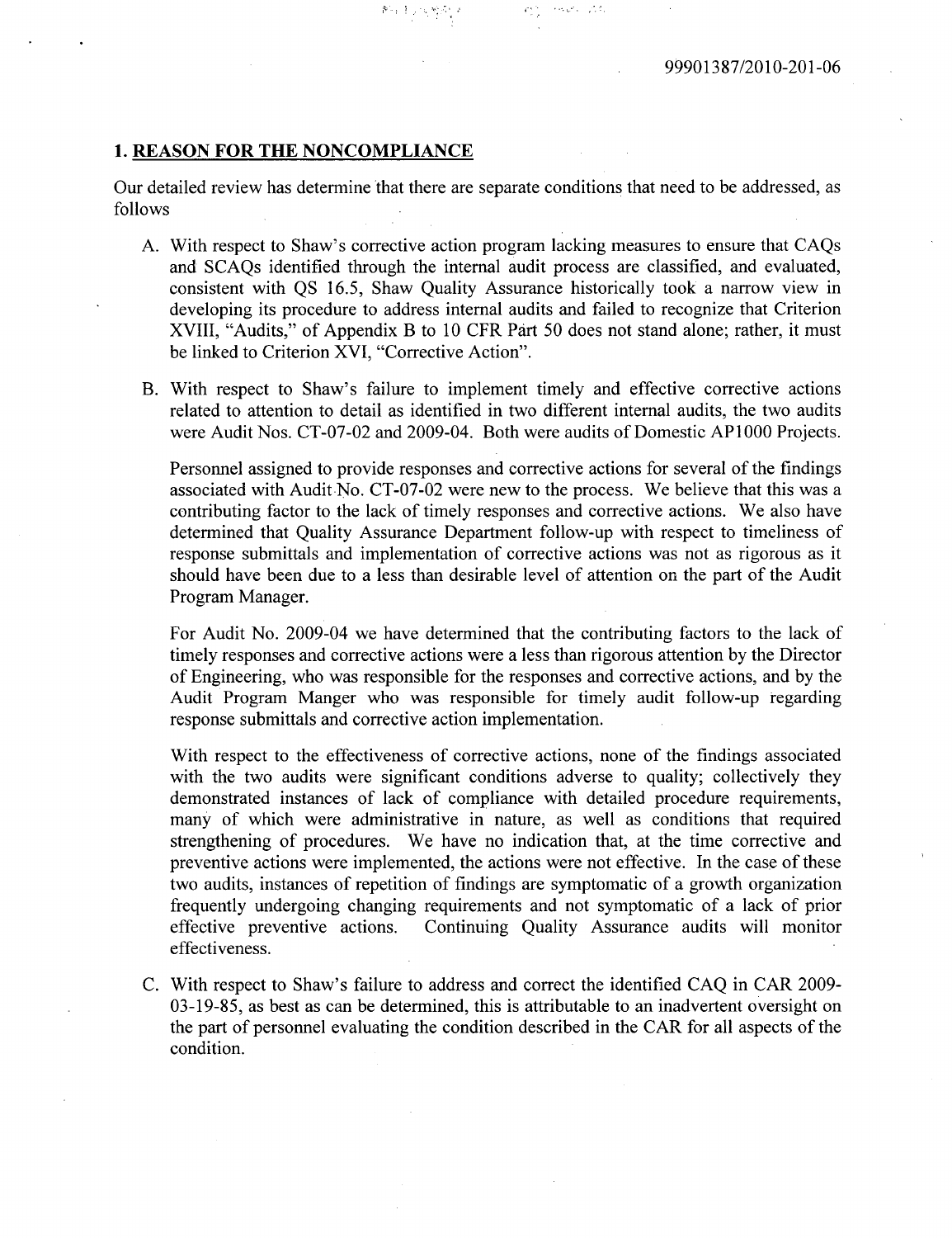#### 2. CORRECTIVE **STEPS** THAT **HAVE BEEN TAKEN AND RESULTS** ACHIEVED

- **A.** Corrective Action Report (CAR) No. 2010-03-05-467 was initiated to address the Nonconformance with respect to the corrective action program lacking measures to ensure that CAQs and SCAQs identified through the internal audit process are classified, and evaluated, consistent with QS 16.5. Evaluation of the reported condition has determined that Quality Assurance Directive (QAD) 18.1 needs to be further revised to address CAQs and SCAQs consistent with Criterion XVI, "Corrective Action," of Appendix B to 10 CFR Part 50.
- B. Shaw recognized the timeliness issue in 2009. For the audits discussed above, there were instances of delinquency with respect to responses and corrective action implementation. CARs were initiated to document those conditions and QAD 18.1 was revised to require more rigorous follow-up and actions to be taken for delinquent corrective actions. Further, the Audit Program Manager established routine dialogue with the parties responsible for the responses and corrective actions, including the Director of Engineering, who assigned a staff member to expedite the responses and corrective action implementation.

As a result of these actions, all findings associated with Audit No. CT-07-02, have been closed; we have on file acceptable responses to all findings associated with Audit No. 2009-04; and the majority of these findings have been closed. For three findings that remain open for which the scheduled corrective action dates have not yet come due, there is no negative impact due to the findings remaining open due to the relative insignificance of the findings.

C. CAR No. 2010-03-05-472 was initiated to address the NRC's concern regarding Shaw's failure to address and correct the identified CAQ in CAR 2009-03-19-85, including a reevaluation of the reported condition.

# 3. CORRECTIVE STEPS THAT WILL BE TAKEN TO **AVOID** NONCOMPLIANCE

- A. QAD 18.1 has been revised to address this Nonconformance.
- B. Quality Assurance has revised its Audit Program Procedures (see reply to Notice of Nonconformance 99901387/2010-201-05) to strengthen requirements for follow-up and to set forth specific requirements for actions to be taken with respect to delinquencies.
- C. As part of the processing of CAR No. 2010-03-05-472 a corrective action plan will be developed to properly address the condition reported in CAR No. 2009-03-19-85.

#### 4. **DATE** WHEN FULL CORRECTIVE **ACTION** WILL BE COMPLETED

- A. QAD 18.1 was revised accordingly on 5/11/10.
- B. QAD 18.1 was previously revised on 7/30/09.
- C. All corrective actions for CAR No. 2010-03-05-472 was completed 5/13/10.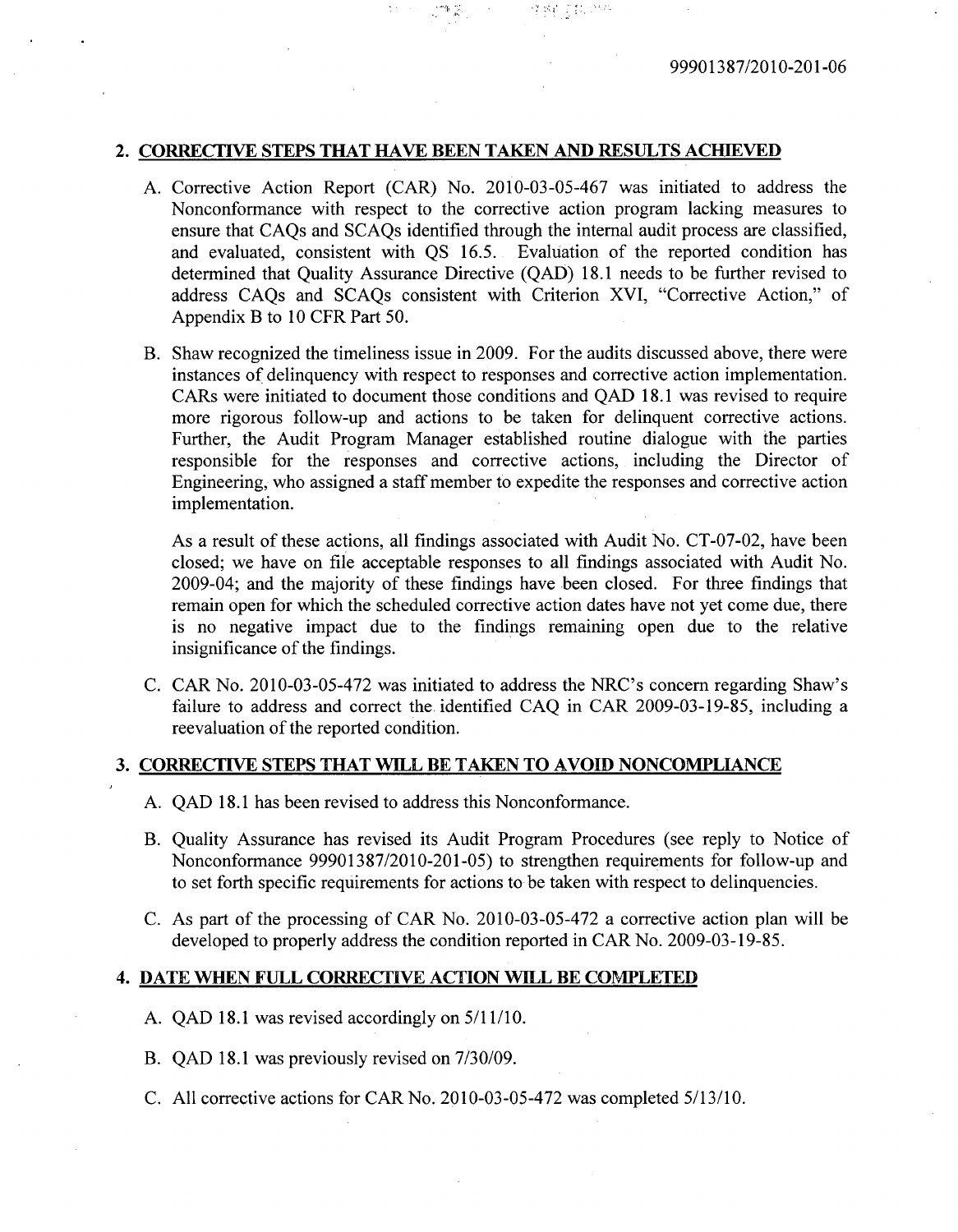## **ENCLOSURE** SIX

# REPLY TO UNRESOLVED ITEM **99901387/2010-201-03**

#### **UNRESOLVED ITEM**

Subcontract No. 132175-1004-1421 procures soil and concrete testing services in support of the Vogtle Units 3 and 4 project. Subcontract No. 132175-1004-1421 requires that work related to nuclear safety shall be performed in accordance with QA requirements defined in Shaw AP 1000 Project Specification, SVO-000-T1-001. The NRC inspection team noted that SVO-000-T1-000 references ASME NQA-1, "Quality Assurance Requirements for Nuclear Facility Applications," 1994 Edition with 1995 Addenda, 79 ASTM standards, and 6 ACI standards related to soil and concrete testing of engineering fill material and building concrete installation over the fill material. In addition, the NRC inspection team noted that while SVO-000-T1- 001 provides a cross reference to relevant NRC RGs, the following RGs had been omitted:

**"** RG 1.132, Revision 2, issued October 3, 2003.

\* RG 1.138, Revision 2, issued December 2003.

These RGs contain technical requirements from ASTM and ACI which SVO-000-T1- 001 does not appear to address. Therefore, during the exit meeting conducted with Shaw management, the NRC inspection team requested that Shaw determine whether or not the NRC-endorsed standards and regulatory positions in RGs 1.132 and 1.138 had been imposed in Subcontract No. 132175- 1004-1421 consistent with the scope of the design specification. The NRC inspection team identified this as Unresolved Item 99901387/2010-201-03.

## **RESPONSE**

To address this NRC Unresolved Item, it is first necessary to determine the applicability of RGs 1.132 and 1.138 to design specification SVO-000-T 1-001 and whether they should be imposed in Subcontract No. 132175-1004-1421. The applicability of each is discussed below.

## RG 1.132, "Site Investigations for Foundations of Nuclear Power Plants"

The scope of specification SVO-0000-T1-001 does not include investigating the planned foundations of Vogtle Units  $3 \& 4$ . The investigation phase of the two units' geologic setting and the evaluation of the type of backfill have been completed through the ESP/SSAR process. The scope of SVO-0000-T1-001 being executed under Shaw subcontract to MACTEC is construction QC testing. Investigation of alternative borrow sources has been and continues to be performed as part of the SVO-0000-T1-001 specified testing, but does not constitute "foundation investigation." Therefore, RG 1.132 is not directly applicable.